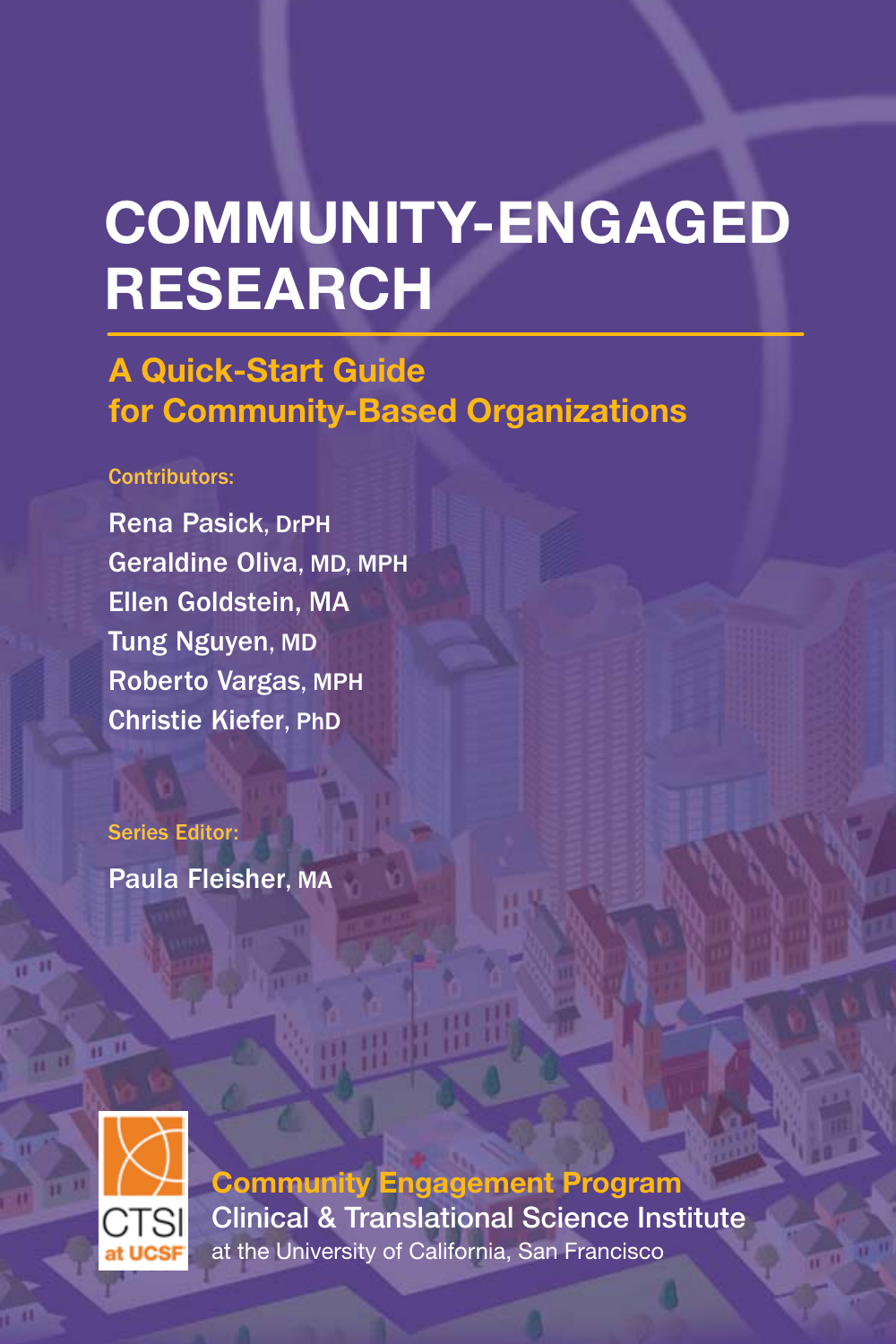# About this Guide

This Quick-Start Guide is intended for community-based organizations that may be interested in partnering with academic researchers at UCSF to conduct community-based research. The Guide is a product of the Community Engagement Program of the UCSF Clinical & Translational Science Institute (CTSI). One of the Program's primary aims is to assist both community-based organizations and UCSF-based researchers in the process of developing effective and mutually-satisfying collaborations on community-based research.

In this Quick-Start Guide, you will find:

- **n** Reasons why community-engaged research can be effective, and why funding agencies are increasingly supportive of strong community-research partnerships
- **n** Types of information you need to know and the questions you need to ask in deciding whether a community-research partnership is right for you and your organization
- n Information on how the CTSI Community Engagement Program can help you whether you decide to take small or large steps toward partnering with an academic researcher on a community-based study.

If after reading this Guide you are interested in pursuing a community-research partnership for your organization, please contact the CTSI Community Engagement Program for more information. We also invite you to read the extended online Resource Manual on this topic and explore our website:

### www.ctsi.ucsf.edu/community

The online companion Resource Manual (http://ctsi.ucsf.edu/ files/CE/manual\_for\_agencies.pdf) examines each of these issues in detail, and includes much more extensive information about the questions you need to ask, and the steps you need to take, to enter into a partnership for community-engaged research.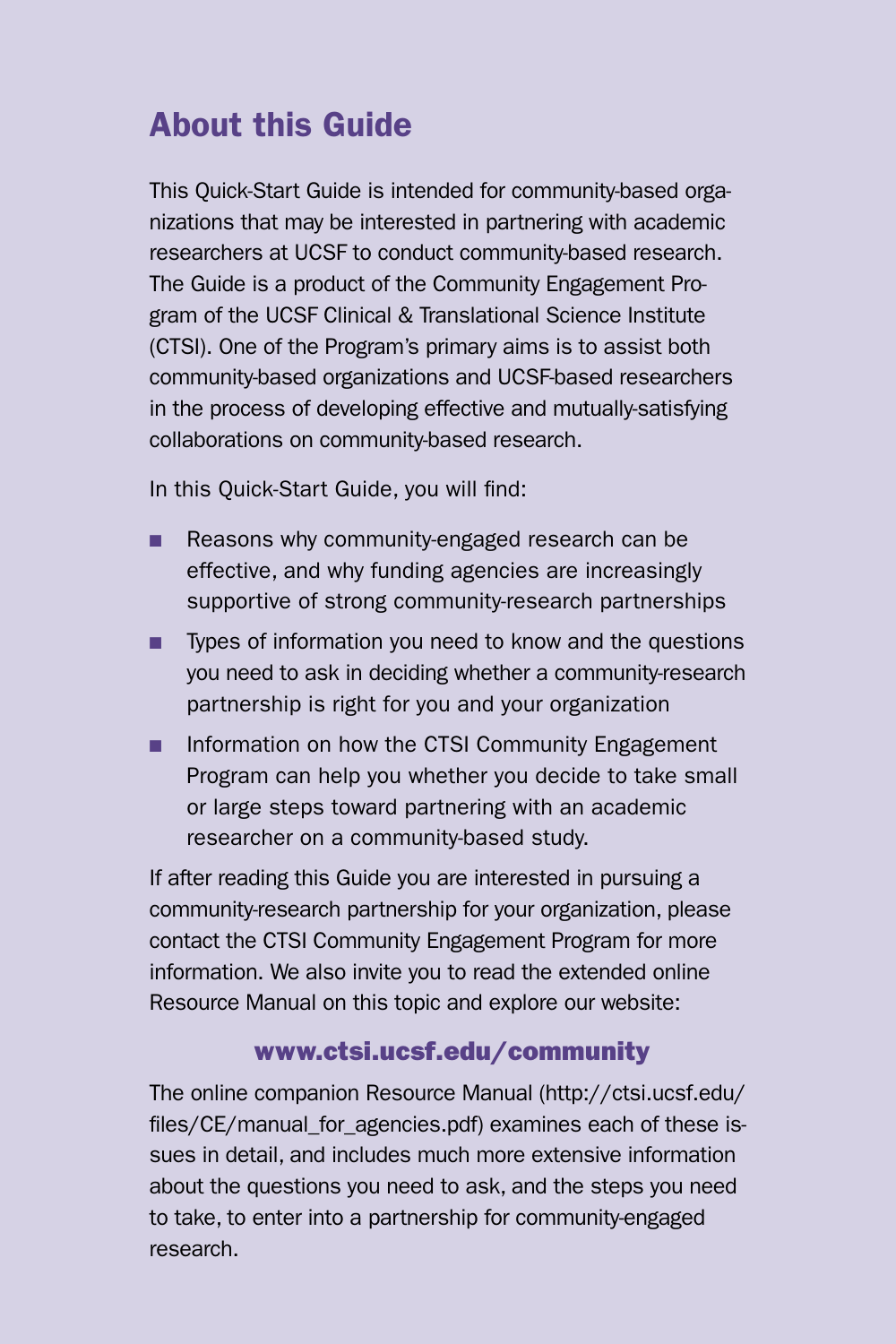**Neighborhoods** 

*Community Clinics*

*Schools*

#### Introduction

### Community-Engaged Research

Without a doubt, managing a community-based organization (CBO) or institution is a complex and busy undertaking. Amid the daily pressures of serving clients, managing staffing, fundraising, keeping track of community needs and forecasting future areas of concern, it isn't surprising that incorporating a research agenda into these activities may be near the bottom of the to-do list. *Religious Institutions Hospitals*

And yet, it's compelling to think about the possibilities for your staff and your organization's mission when you consider a research collaboration: creating research results that can directly inform program implementation and create evidence for evaluation, participating in setting research priorities, advocating for community needs in academic research, developing staff skills, and increasing access to academic networks and research funders.

Unfortunately, efforts to bring research and community-based service delivery together often lack adequate resources, planning and communication, leading in turn to common complaints by community-based organizations: Academic Institutions

- **n** *Researchers aren't looking at the problems that are most important to my community.*
- Researchers come up with solutions that are not relevant *to my community.*
- The research results don't help me make my organization *more effective.*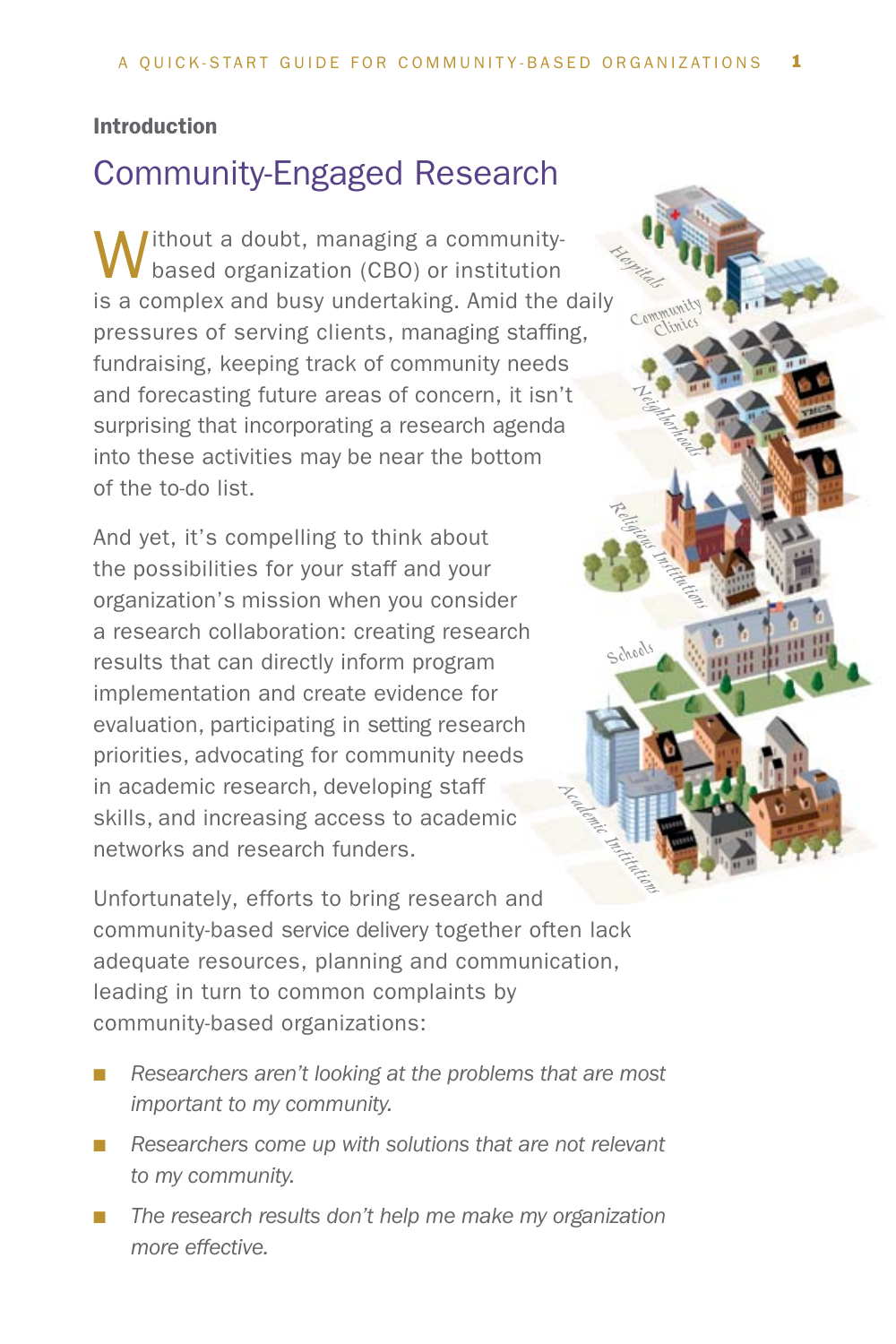Introduction *(continued)*

- We aren't fully involved in planning or decision-making.
- Researchers may not keep us updated on study progress *or findings.*
- Study recruitment and data collection add to our staff *workload, but our time isn't compensated.*
- We don't see any additional access to funding *opportunities.*

*CTSI Community Engagement Program at UCSF*

At UCSF, we recognize that strong and mutually beneficial partnerships between the university and the communities it serves are essential to the translation of research into meaningful health improvements for all communities. To foster these partnerships, the UCSF Clinical and Translational Science Institute's (CTSI) Community Engagement Program (CE) provides consultation, training, and other resources to build the capacity of both UCSF and local community organizations and clinical settings to conduct *Community-Engaged Research*.

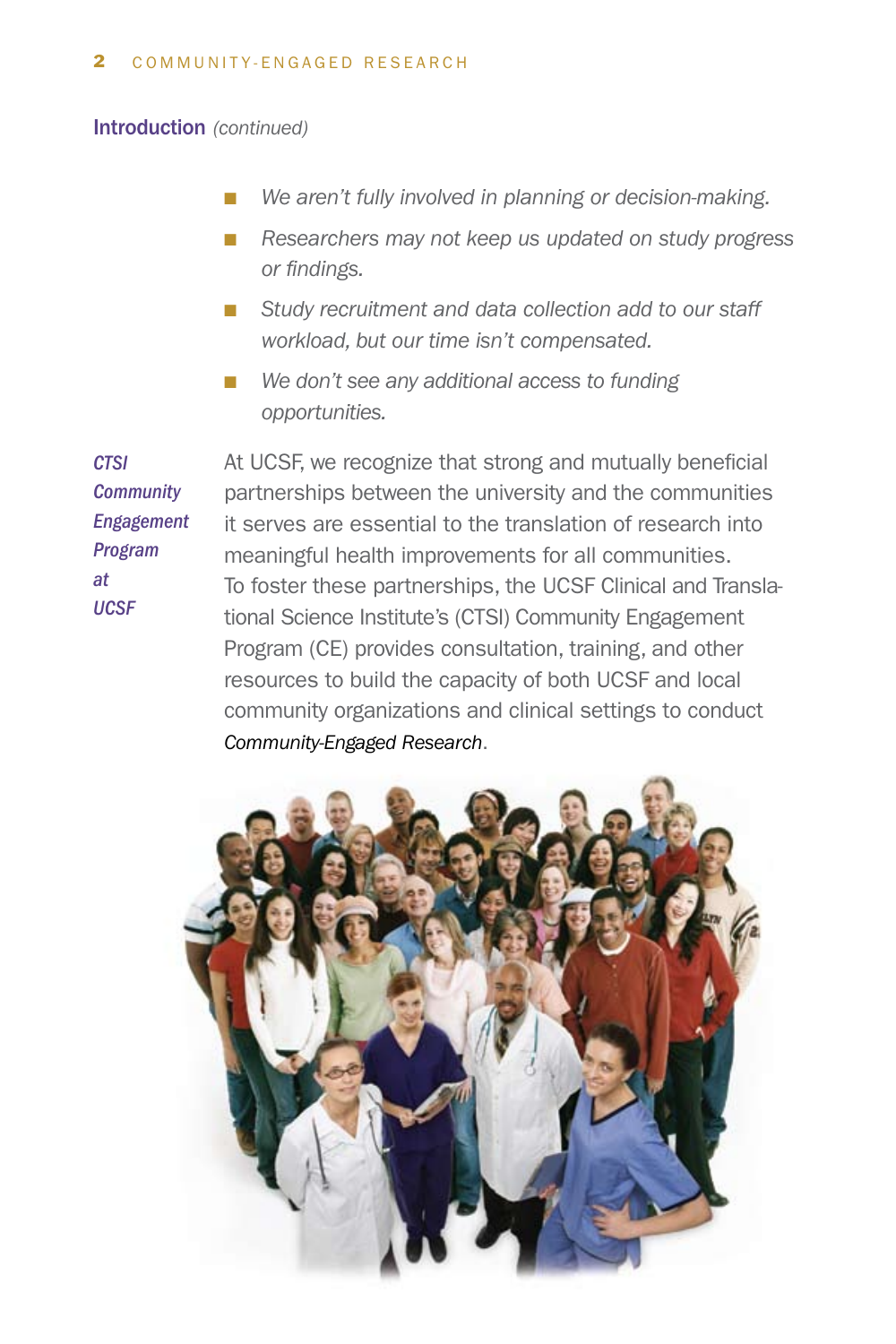# What is *community-engaged research*?

**C** ommunity-engaged research describes research that incorporates community input in any phase of the research process. The extent of this input can range from simply helping researchers define and clarify their research questions, to much more involved collaboration in defining the research question, implementing the research project, analyzing the results and sharing the findings.

> Collaborating fully in all aspects of research, including defining study questions, writing the funding proposal, implementing the research project, analyzing the results and disseminating the findings

Assisting with implementation of a researcherdesigned study including participant recruitment, data collection, and/or providing feedback on aspects of study design or findings; the community partner often acts as a subcontractor with a defined set of responsibilities;

Assisting in discrete steps of a researcherdesigned study, such as participant recruitment

Community-engaged research that is more "intensive" often takes place at community partner sites. Community partners might include any type of community-based institution, including CBOs, religious institutions, schools or school districts, or public health departments. Community partners might also be individual community members associated with an advocacy or grass-roots community group. For the purpose of this Guide, we'll refer to these groups as CBOs, while acknowledging that there are differences within these organizations that must be understood before research partnerships can be formed.

#### *A Continuum of Possibilities*

*Community Partners*

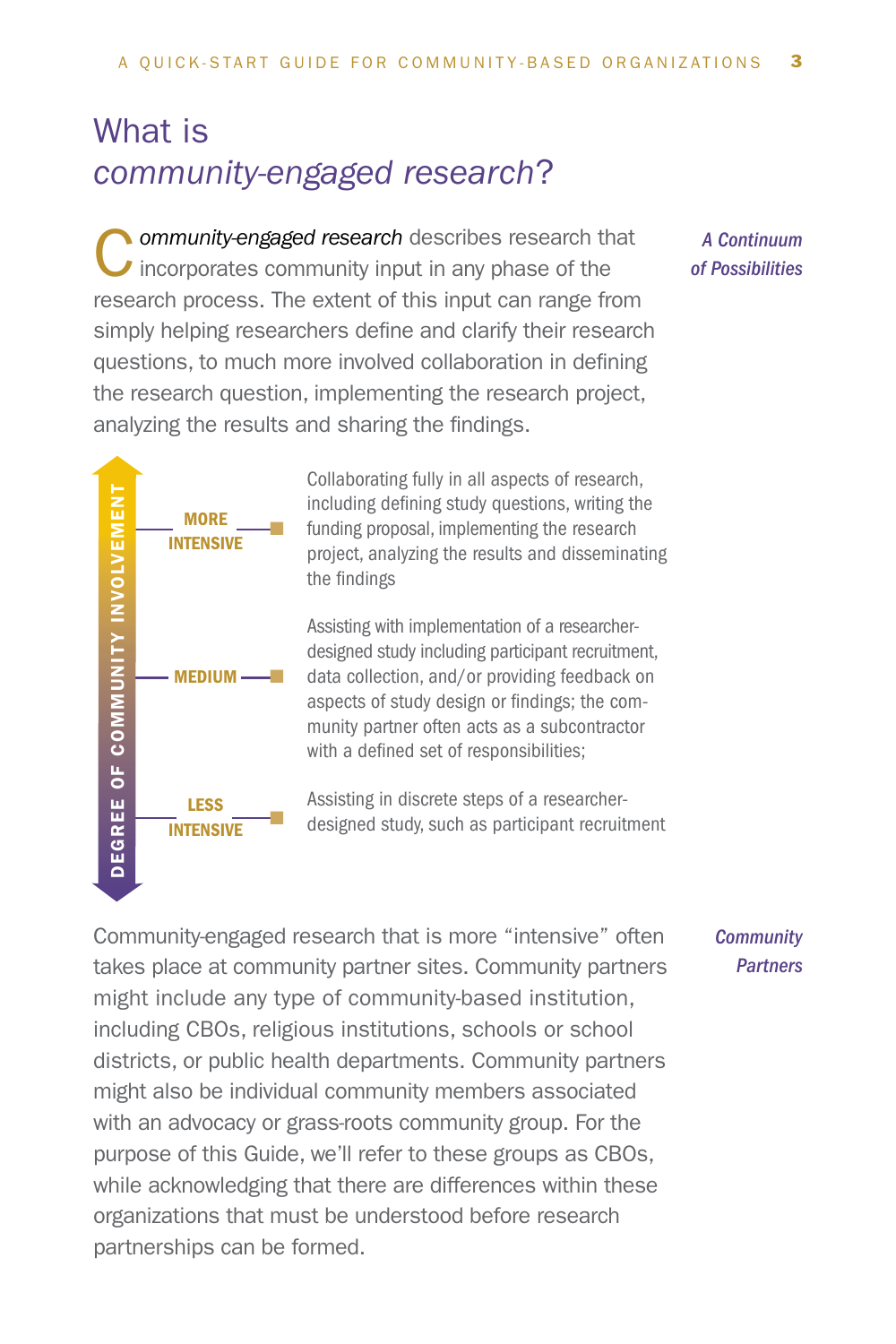#### **Community-Engaged Research (continued)**

*The Premise of Community-Engaged Ressearch*

The fundamental premise of community-engaged research is that community stakeholders have critical, useful and intimate understandings of the concerns, values, assets and activities in their communities. When CBOs are engaged as partners in research, they bring these perspectives to help shape and refine study questions, implemention strategies, and data collection plans. They also play an important role in identifying how the study results may be applied to practice, and how the results can be used to shape future research directions.

Health research can be seen as discovering innovative solutions to difficult problems. When researchers and CBO representatives engage in this process of discovery *together*, the results are more finely-tuned and immediately applicable to the lives of community members, and hence have a greater likelihood of improving the health of our communities.



*The Culture Contains the Seed of Resistance...* Miranda Bergman and O'Brian Thiele 1984 Balmy Alley San Francisco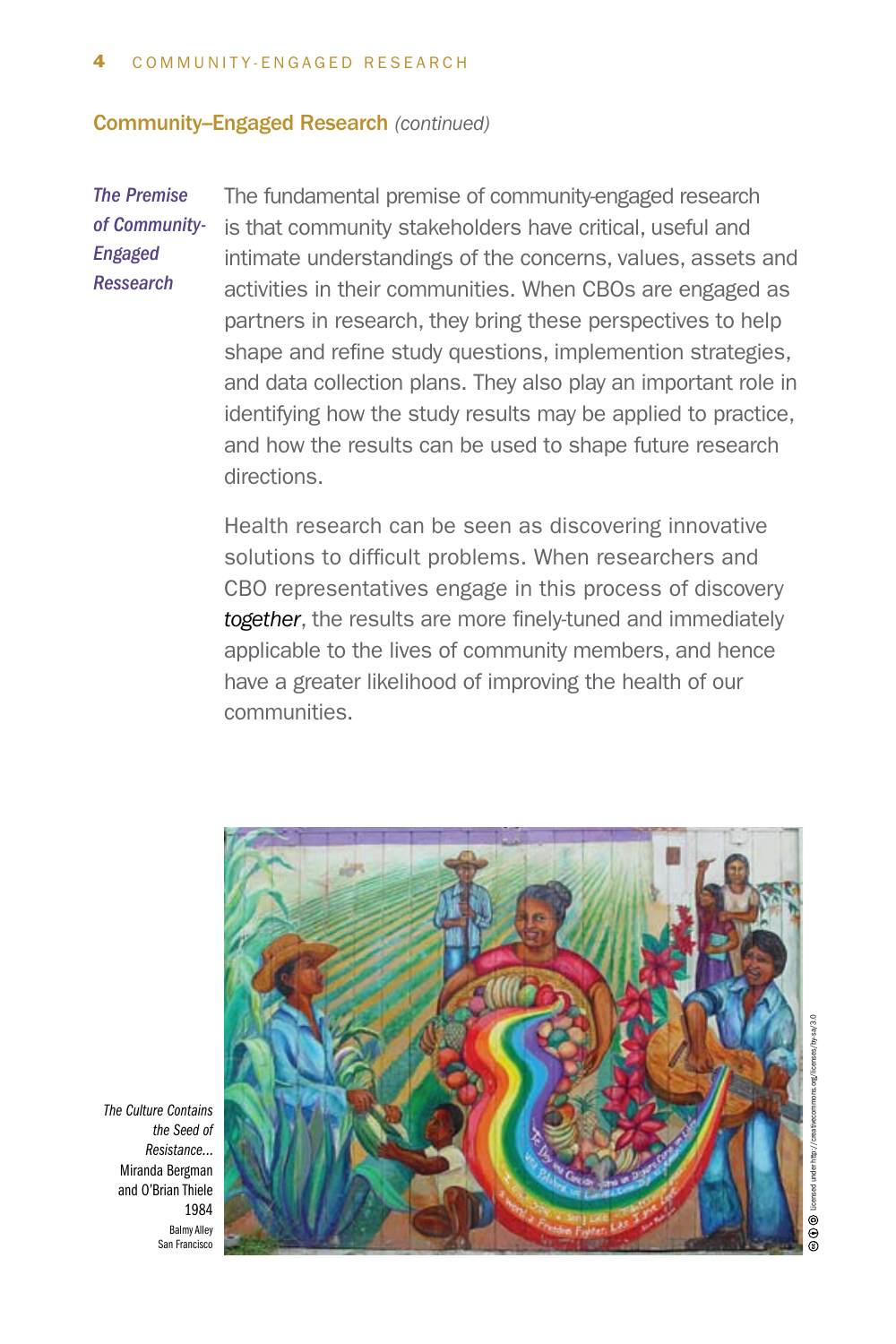# What can community-engaged research offer my organization?

One of the most common questions from CBOs is, "Why would we be interested in working with UCSF researchers?" At CTSI, we believe that community agencies have much to gain from research partnerships that are designed to improve the health of communities. Such partnerships are key to integrating community knowledge, assets, needs, and preferences with the research study. Partnering with UCSF researchers can help community organizations:

- $\blacksquare$  Identify and measure problems relevant to their own clients and community,
- $\blacksquare$  Discover what contributes to those problems,
- Deliver relevant and cost-effective programs,
- $\blacksquare$  Evaluate their current programs, and
- Access additional funding sources to sustain or expand these programs.

CBOs typically focus primarily on service delivery, program implementation and fundraising. By taking part in community-engaged research, CBOs can often gain access to resources to undertake activities that are the traditional strengths of an academic institution:

- $\blacksquare$  Data gathering (to identify problems)
- $\blacksquare$  Literature review (to identify potential solutions)
- Evaluation (to assess program effectiveness)
- $\Box$  Capacity building
	- Adapting or undertaking new programs,
	- Providing access to clinical trials for community members,
	- Obtaining consultation and other resources to improve your programming, and
	- Increasing your organization's outreach and fundraising opportunities.

Through collaborative research projects, CBOs may be able to identify additional potential funding sources, form new networking opportunities and strategic alliances, and raise their visibility in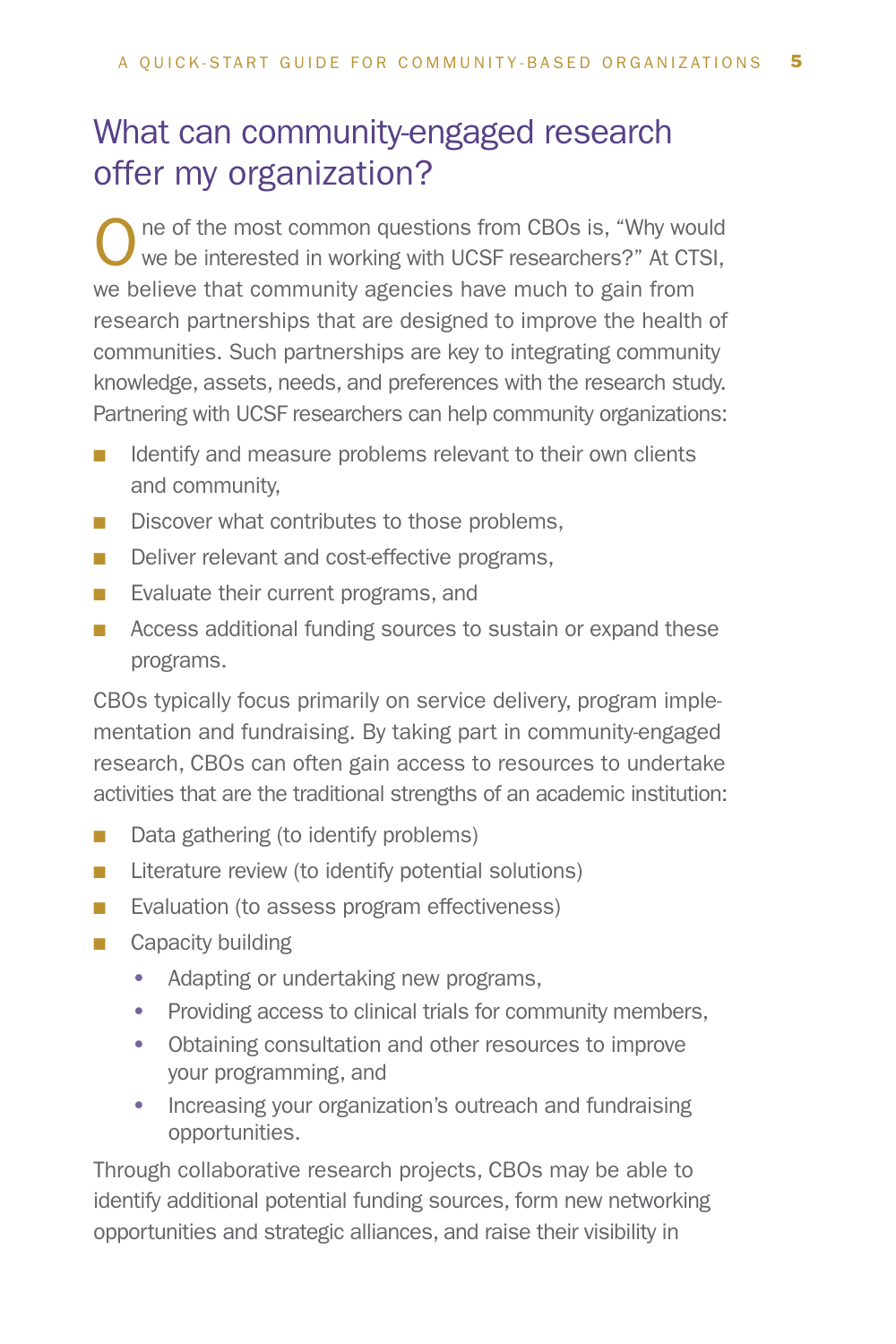#### What does community-engaged research offer? *(continued)*

shaping research priorities and adding to the research literature on what constitutes effective programs or interventions.



#### COMMUNITY-ENGAGED RESEARCH

### CAN DO and Children's Oral Health

Dental caries is the most common chronic disease among children, especially in low-income and certain minority group families. The disease is very difficult and expensive to treat in young children, but is also largely preventable. At UCSF, the Center to Address Disparities in Children's Oral Health (nicknamed CAN DO) conducts research to compare methods to prevent dental caries in children and seeks ways to apply evidence-based protocols to community primary care and social service settings.

One of the primary aims of CAN DO is to forge new partnerships with dental, medical and primary care colleagues, as well as with the federally-funded Women, Infants and Children (WIC) health and nutrition program, to create effective ways of improving children's oral health in non-traditional settings.

"For the past seven years, we have been working with communities to understand and prevent early childhood caries," says Dr. Jane Weintraub, professor and chair of UCSF's Division of Oral Epidemiology and Dental Public Health, and CAN DO's principal investigator. "Now we want to disseminate the information we've gathered and get it incorporated into clinical practice and health policy."

CAN DO enlisted the help of CTSI's Community Engagement program to:

- $\blacksquare$  identify clinical practices to work as community partners;
- $\blacksquare$  develop the research design for one of the research projects funded through the Center;
- n design a community liaison program that would frame the outreach activities of the Center.

*In December 2008, the UCSF School of Dentistry received a seven-year \$24.4 million grant from NIH to continue CAN DO's innovative programming to prevent early childhood tooth decay.*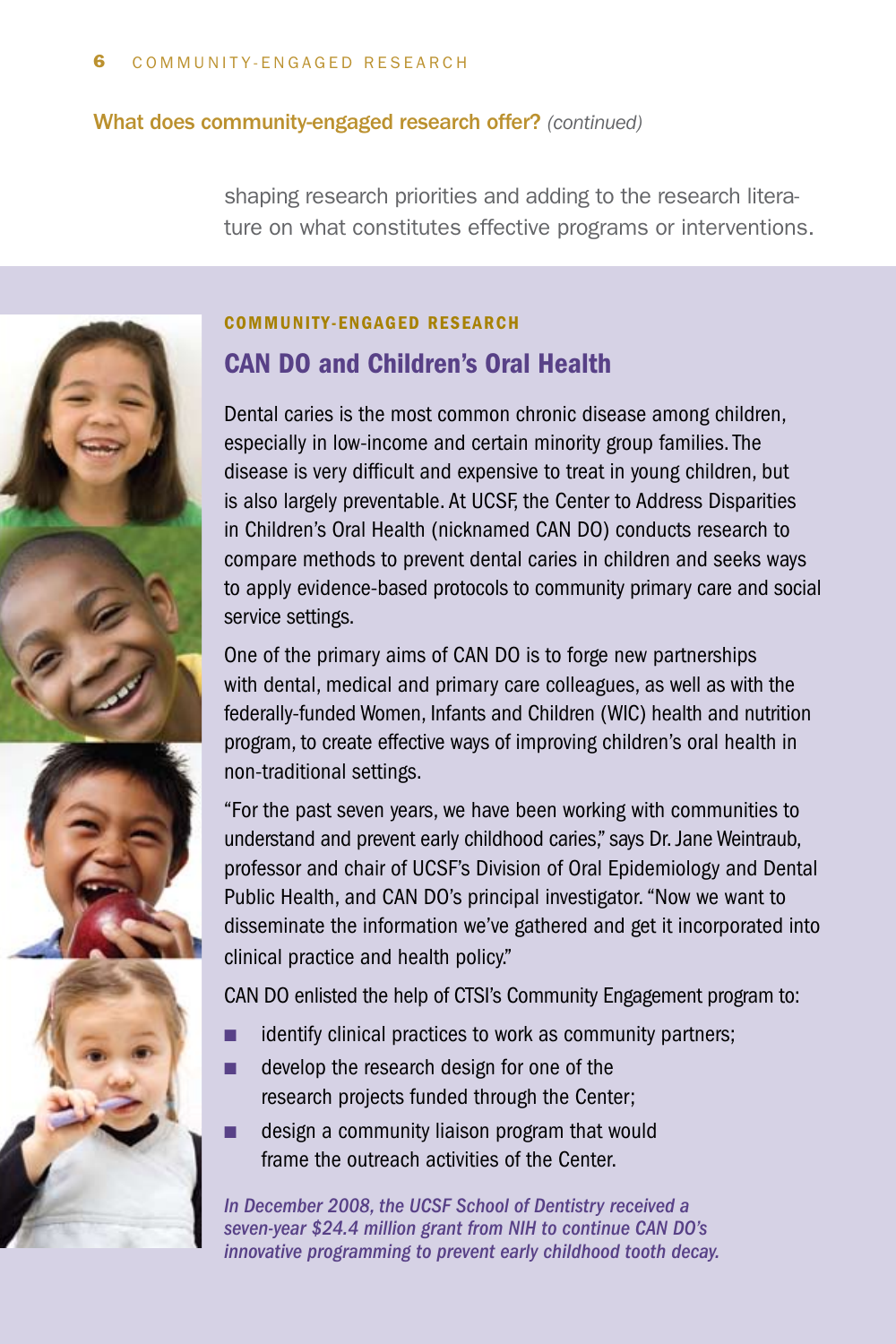# Why is UCSF interested in working with community-based organizations?

One of the most common criticisms of academic center-<br>based research is that it is often difficult to apply the results to community-based practice. That is, the findings often do not *translate* well into real-world practices that can improve the health of individuals and communities.

Increasingly, researchers at UCSF recognize that community input and participation in research are crucial to generate results that are more likely to be useful and lead to real and sustained changes in health outcomes. When research is conducted in community-based settings, the needs and real circumstances of both community members and community institutions can be incorporated into the questions researchers ask and the solutions that are proposed.

While community-based research poses logistical and conceptual challenges, the rewards are increasingly recognized by academic researchers and the groups that fund them. The result is a growing investment in research efforts that incorporate community-engaged research partnerships.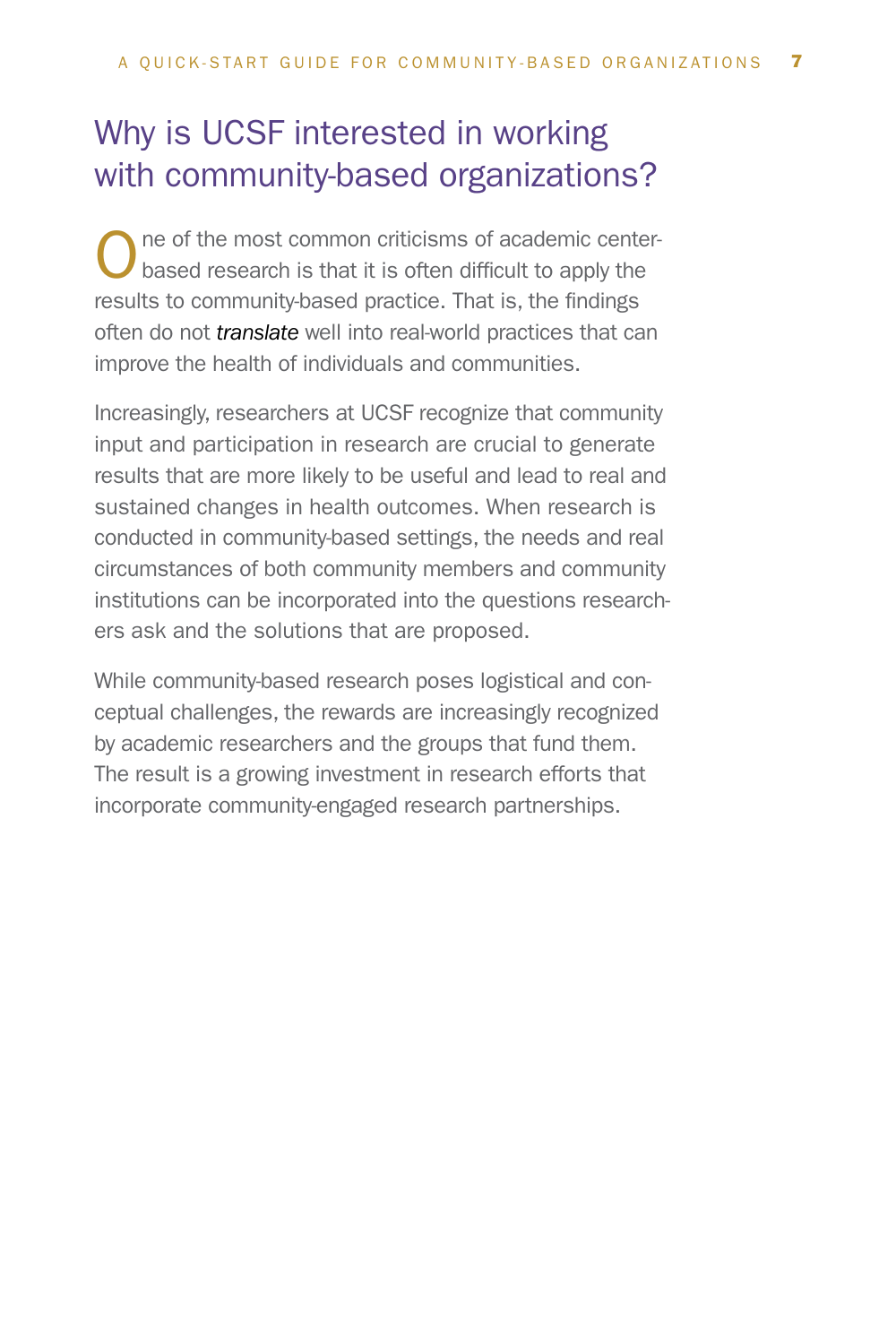# Is a community-engaged research partnership right for my organization?

he answer to this question depends on consideration of several factors:

- What are my expectations with respect to the *partnership? How much input do we want to have in the research process? Do we have an informed understanding of what research involves?*
- Do we trust that the researcher is interested in our input? *Have we developed a trusting relationship?*
- Will following a research protocol work with our *organization's service delivery and other activities?*
- What needs to be in place to facilitate a successful *research partnership? Do we have (or can we get) the necessary time, personnel, and funding to take part in a research collaboration?*

The companion Reference Manual examines each of these issues in detail, and includes extensive lists of questions that can help you clarify what you'll need to do, as well as the benefits you might hope to reap, from a research partnership. In addition, the CTSI Community Engagement Program can help you take steps toward conducting research with a UCSF partner. See the back of this Guide for information on the services we offer and how to contact us. To get you started, consider the following questions:

#### *"What does my organization expect from a research partnership?"*

Research partnerships can take many forms, and therefore have varied levels of expected investments and benefits on the part of the participating CBO. One of the most common possibilities involves a researcher who already has funding for a specific research project and who asks your organization to participate in conducting the study. In this situation, the next step is to negotiate roles *(Who will do what?)*, how you'll work together, and what resources will be available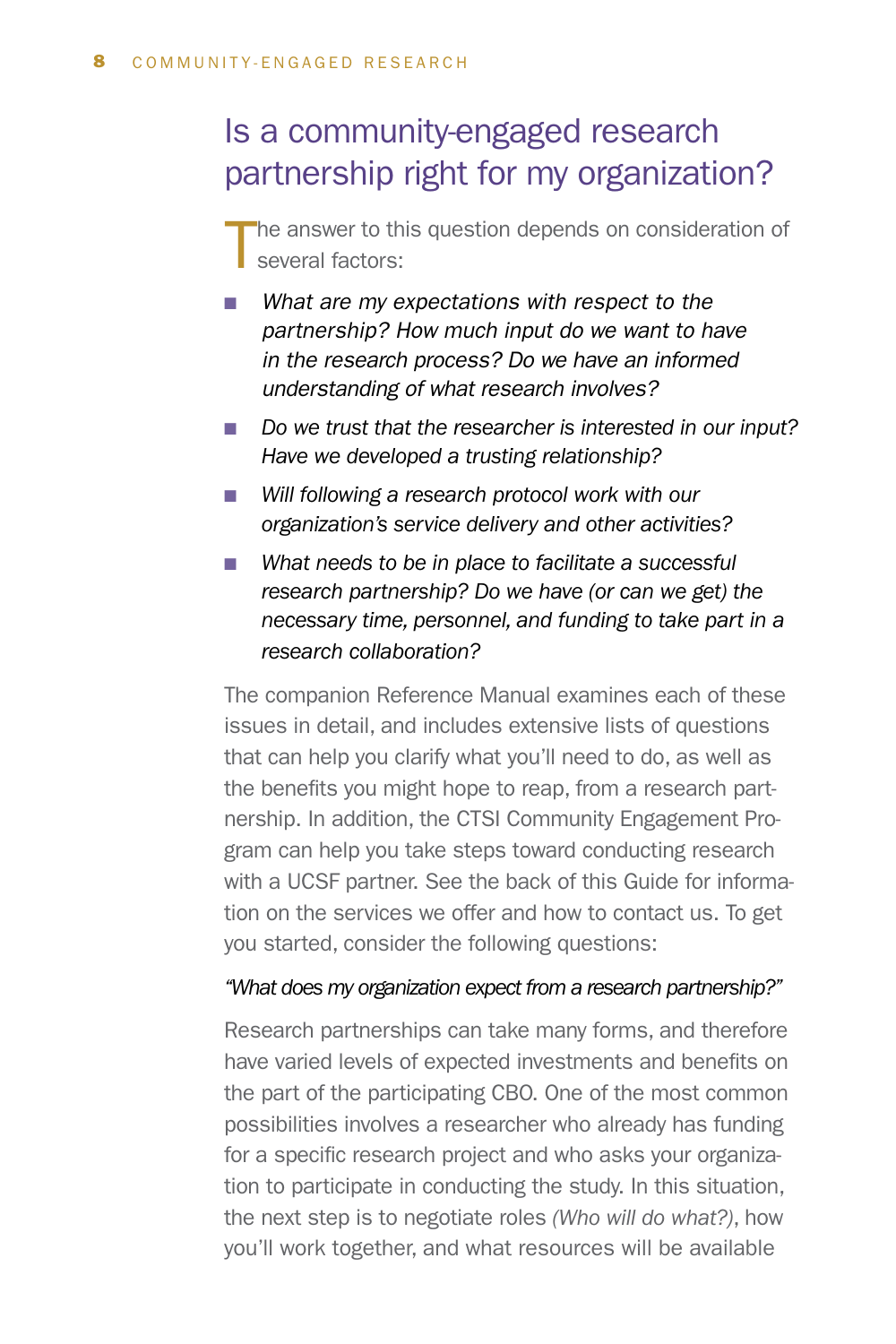to make sure all are fairly compensated. With a funded project, the researcher must deliver to the funder the promised objectives and work plan, which leaves less flexibility for your organization's input for defining the research question, or designing data collection and implementation strategies.

At the other end of the spectrum, you might decide to start a research partnership with a UCSF researcher based on a mutual interest or concern. In this case, your organization and the researcher may decide to write a funding proposal together. This gives you more input in determining research questions, and data collection and program strategies, as well as negotiating staffing and budget allocations. The major difficulty of this level of involvement, however, is that there are considerable "up front" costs in the time and effort required to prepare a grant proposal, with no guarantee of a receiving funding to do the project.

#### *"Is conducting research a good fit with my organization's mission of service delivery?"*

Research is a primary mission of academic institutions like UCSF. Researchers must follow strict regulations for all aspects of a study's design and implementation. These include specific governmental and institutional regulatory systems that all UCSF researchers are required to follow. Some of these have to do with ensuring that research does not harm study participants, and that research participant confidentiality is protected.

What does this mean for your organization? As a research partner, you would need to follow these same regulations, especially with respect to informed consent procedures, monitoring research participant safety, as well as maintaining the security and confidentiality of research participant information and data.

The type of study design may also impact how you offer your programs. For example, some study designs may call for certain services being available for some clients and some might be offered a particular service that is not offered to others.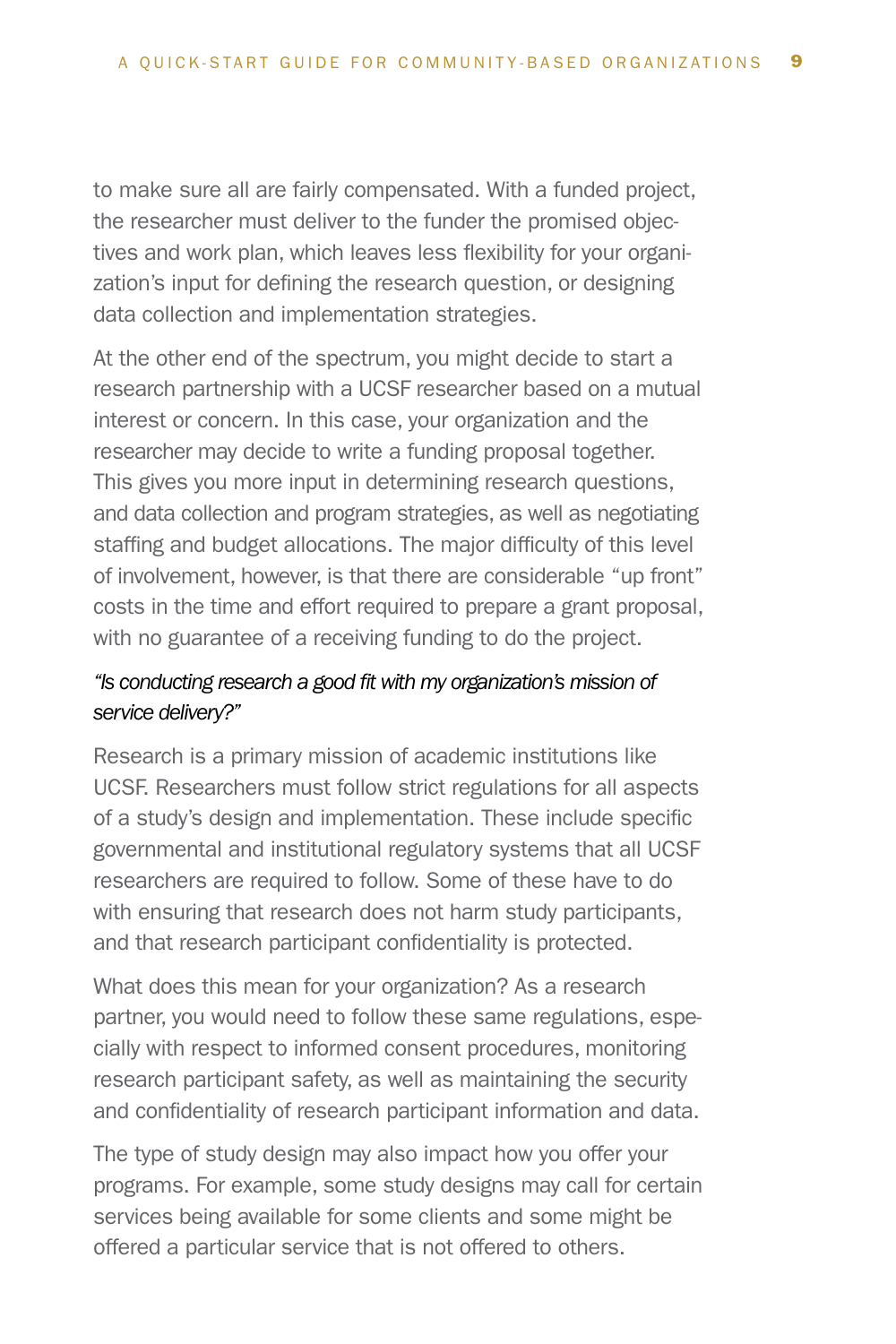These are considerations that make a research study different from service delivery, and that may influence your organization's decisions to take part in research.

#### *"What structures and resources need to be in place for my organization to support community-engaged research?"*

Taking part in a research partnership almost always requires agency staff time and attention, and perhaps physical space, supplies and equipment. Is there someone in your organiza-



COMMUNITY-ENGAGED RESEARCH

#### Zero Breast Cancer

In 1995, statistics about extraordinarily high rates of breast cancer in Marin County, California spurred a group of local women to form a grassroots organization to investigate the problem. Realizing they needed to combine their lived expertise with academic methods and models, they set out to find investigators for research partnerships. That original group of community advocates has become Zero Breast Cancer, a nonprofit organization dedicated to finding the causes of breast cancer through community participation in the research process.

"Community-based participatory research, or CBPR, is our gold standard," explains Janice Barlow, Zero Breast Cancer's Executive Director. "We aim to have the community at the table from the formation of the research question to the publication, dissemination, and application of the findings."

The group first partnered with UCSF epidemiologist Margaret Wrensch in 1997 to study the relationships between breast cancer and adolescent development, geographic location, socioeconomic status, and other environmental factors. They secured pilot funding from the California Breast Cancer Research Program to conduct one of a handful of studies on factors in adolescence that impact breast cancer risk. Full

(except photo #2 courtesy of Janice Barlow)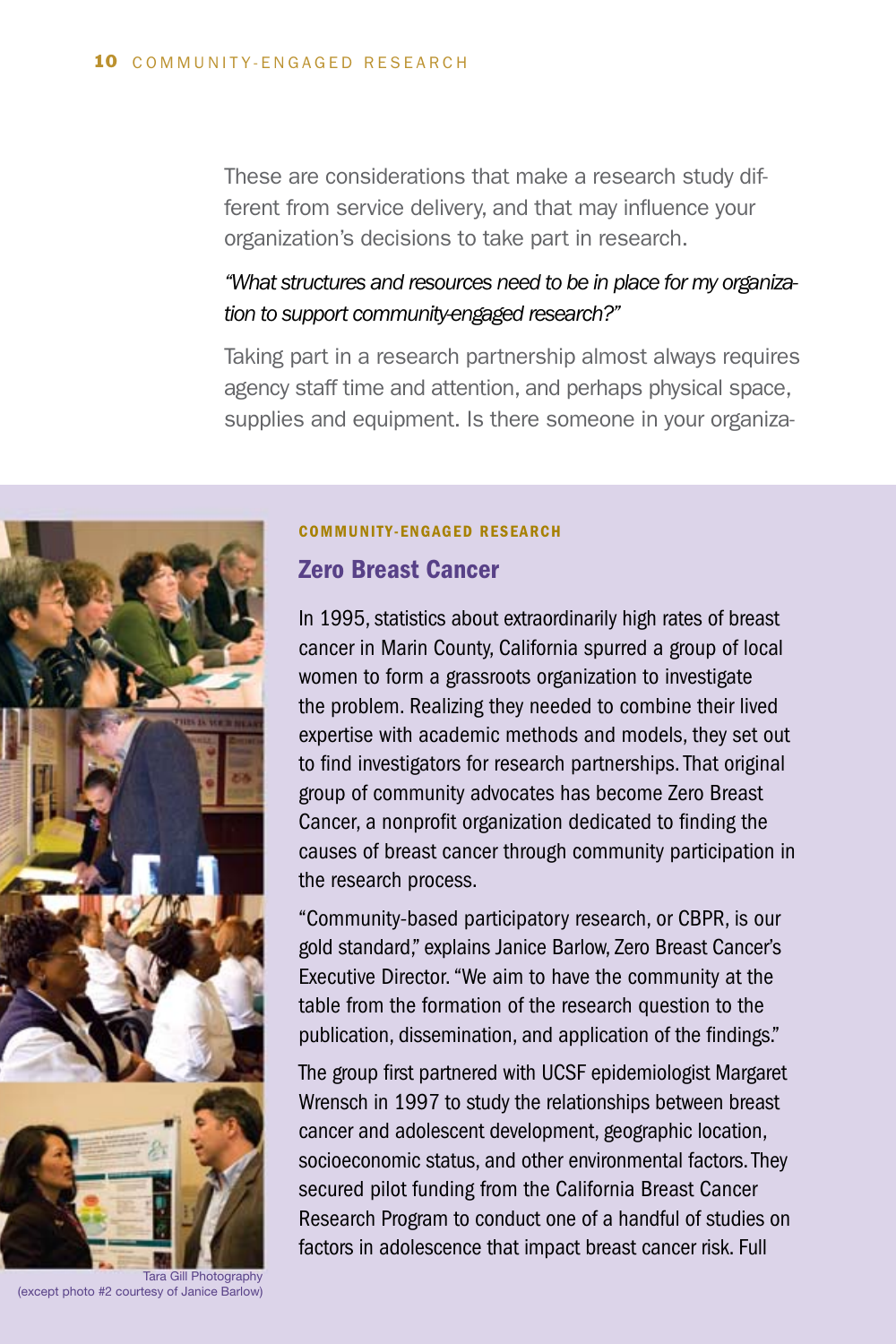tion who can advocate for these allocations? Are there clear agreements about roles and the responsibilities of all parties in the research partnership?

The companion Reference Manual includes more details about the types of resource expenditures clinics can expect with various levels of research partnership. In addition, the CTSI Community Engagement Program can help you as you take steps toward engaging with an academic partner in a research endeavor.

funding led to the Adolescent Risk Factors Study (2000-2002); findings from this and subsequent studies have been published in peer-reviewed publications. By generating useful data, Zero Breast Cancer's initial research succeeded in laying a solid foundation for fundraising and community participation in ongoing community-partnered research.

Currently (2009), Zero Breast Cancer is a key community partner in the Bay Area Breast Cancer and the Environment Research Center (BABCERC), a collaboration funded by the National Institute of Environmental Health Sciences and the National Cancer Institute. BABCERC is exploring how chemical, physical, and social factors in the environment interact with genetic factors to affect mammary gland development and the onset of puberty. BABCERC partners also include researchers, scientists and advocacy groups from UCSF, Kaiser Permanente, the California Department of Human Health Services, and Lawrence Berkeley National Laboratory. UCSF epidemiologist Robert Hiatt is BABCERC's principal investigator.

In the course of their work in the BABCERC partnership, Zero Breast Cancer and their academic partners have turned to the CTSI Community Engagement Program for:

- **n** Group consultation on disseminating research to multiple audiences;
- **n** Training on research dissemination strategies;
- **n** Training for community-based organizations on creating evidence for research and evaluation.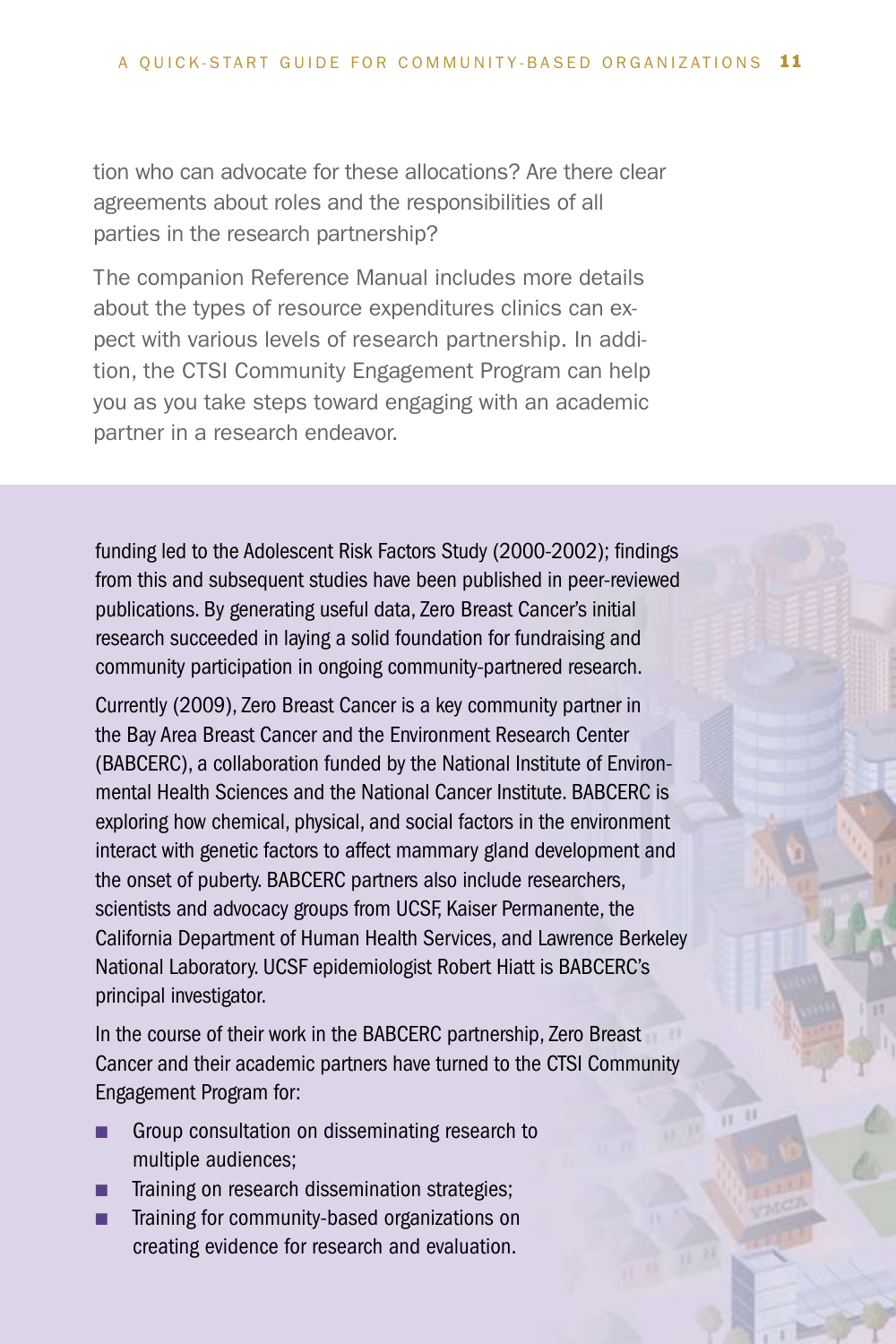# The CTSI Community Engagement Program can help you:

- $\blacksquare$  Find an academic partner with similar interests:
- $\blacksquare$  Establish a relationship with an academic partner;
- Manage the steps of setting up a research project with a partner;
- Explore the degree of involvement that would work best for you.

We ask that you fill out a Consultation Request Form to help us learn more about you, your organization and your interests. After you submit a form, you'll hear back from us within a few days with next steps. The form can be completed online at:

### *www.ctsi.ucsf.edu/consult*

To have a form faxed or mailed to you, please call:

### (415) 206.4048

or email us at:

*CEP@fcm.ucsf.edu*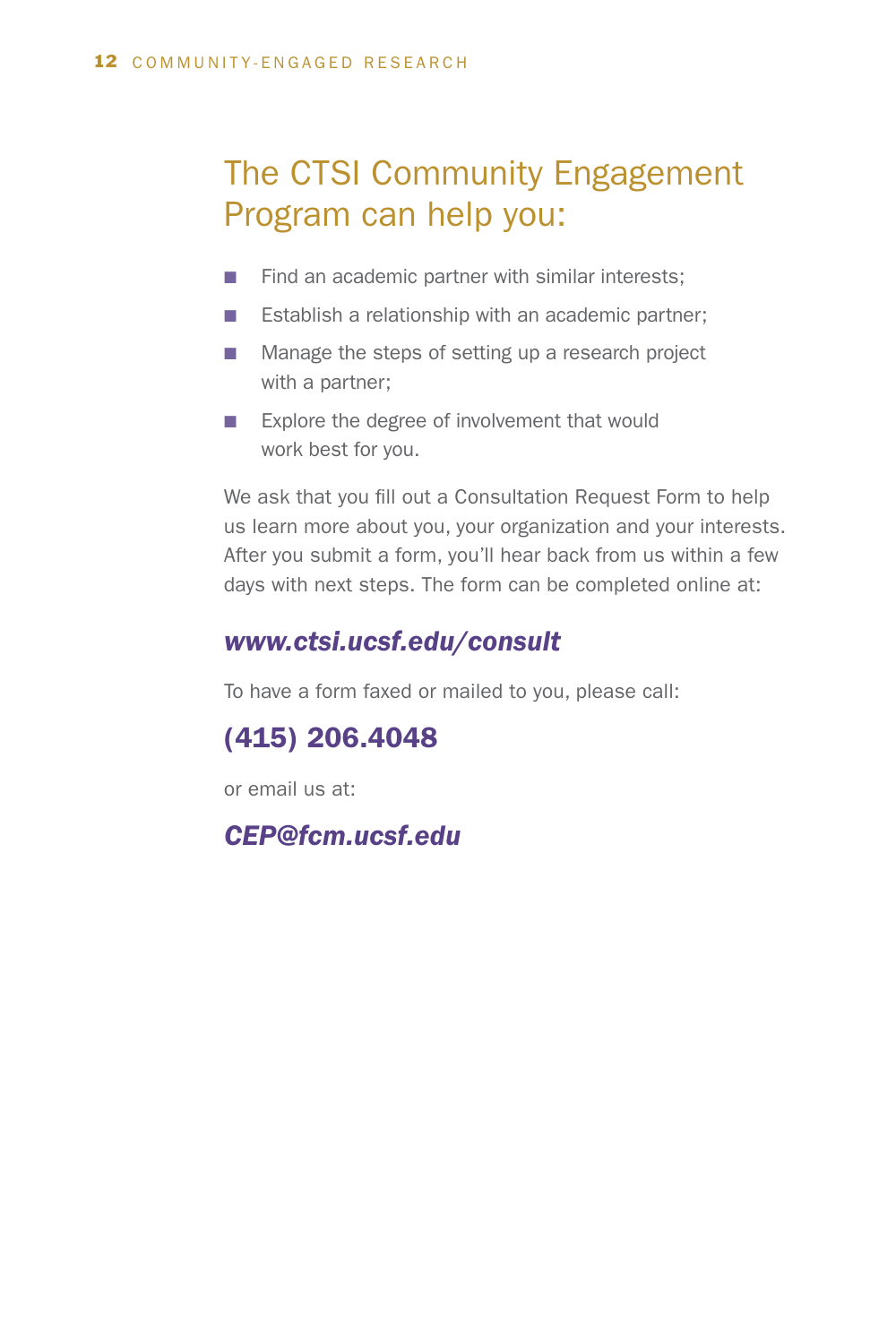### Publications and Online Resources

The CTSI Community Engagement Program at UCSF maintains a resource library of printed and online resources for researchers and members of the wider community who may be interested in community-engaged research. We recommend that you access not only the resources directly relevant to your own affiliation, but also those directed toward your intended partner.

#### PUBLICATIONS

#### Quick-Start Guides

*Community-Engaged Research: A Quick-Start Guide for Researchers Community-Engaged Resarch: A Quick-Start Guide for Clinicians Community-Engaged Research: A Quick-Start Guide for Community-Based Organizations*

#### Resource Manuals

*Community-Engaged Research with Community Clinicians: A Resource Manual for Researchers*

*Community-Engaged Research with Community-Based Agencies and Organizations: A Resource Manual for Researchers* 

*Community-Engaged Research: A Resource Manual for Community-Based Clinicians*

*Community-Engaged Research: A Resource Manual for Community-Based Organizations*

*An Introduction to Effectiveness, Dissemination and Implementation Research*

#### ONLINE RESOURCES

You can find these publications and more information about partnering with UCSF researchers at:

### *www.ctsi.ucsf.edu/community*

#### *Citation for this publication:*

Pasick R, Oliva G, Goldstein E, Nguyen T, Vargas R, Kiefer C. (2010) *Community-Engaged Research: A Quick-Start Guide for Community-Based Organizations.* From the Series: UCSF Clinical and Translational Science Institute (CTSI) Resource Manuals and Guides to Community-Engaged Research, P. Fleisher, ed. Published by Clinical Translational Science Institute Community Engagement Program, University of California San Francisco. *http://ctsi.ucsf.edu/files/CE/guide\_for\_cbos.pdf*